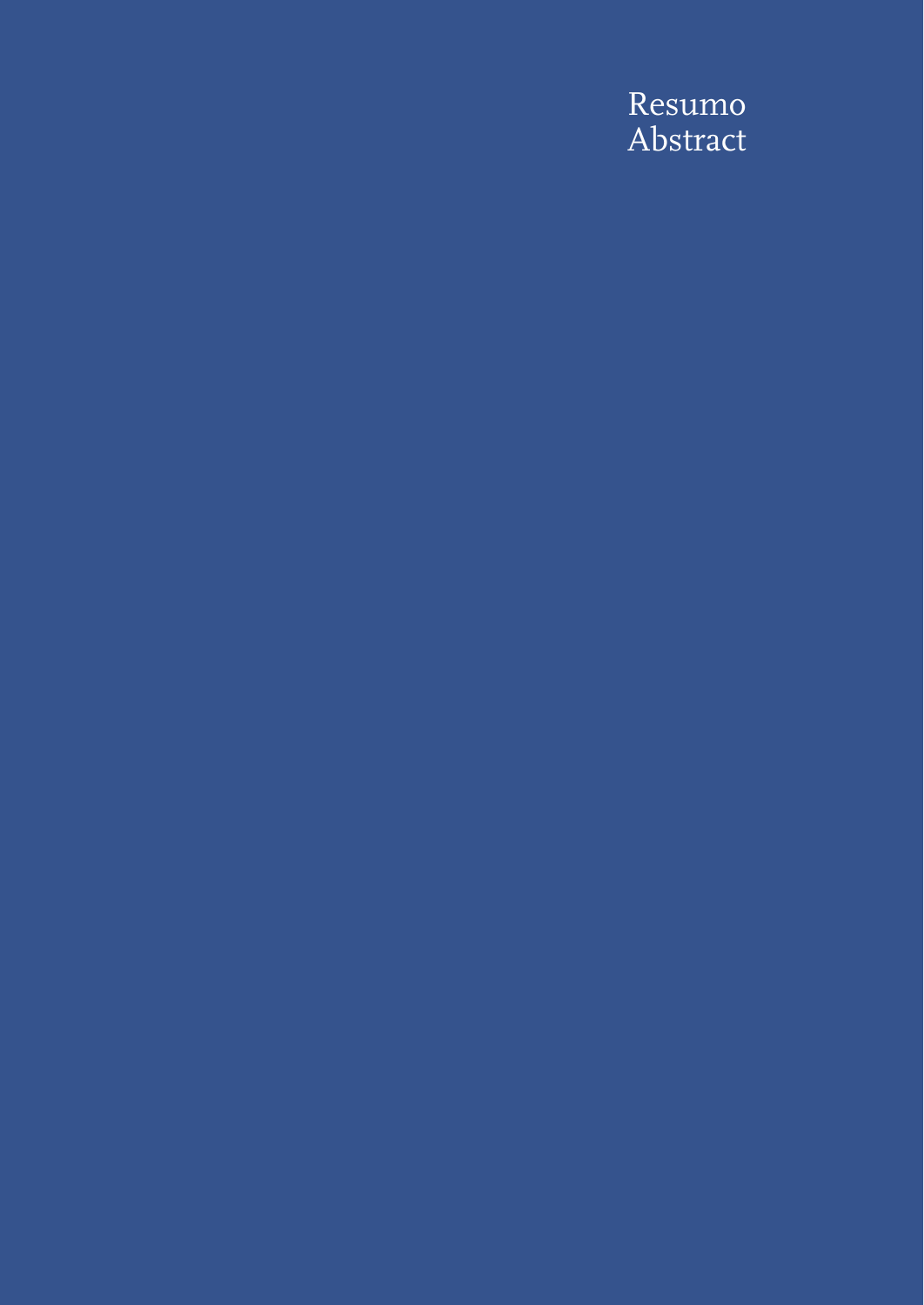Este trabalho tem como base um levantamento sistemático de uma área com cerca de 2000 km2, centrada na serra d'Ossa e tendo como limite oriental o rio Guadiana.

Trata-se de uma paisagem cuja referência física mais imediata é constituída pelo próprio maciço montanhoso da serra d'Ossa, mas que inclui uma vasta área envolvente, de diversas características fisiográficas, distribuída pelos concelhos de Évora, Redondo, Alandroal, Vila Viçosa, Borba, Estremoz e Arraiolos.

É de notar a ausência quase absoluta de informação publicada sobre o povoamento préhistórico centro-alentejano; na verdade, até recentemente, o conhecimento que tínhamos do fenómeno, decorria apenas do estudo do megalitismo e de alguns raros *habitats* desgarrados, panorama que, nos últimos anos, tem vindo decididamente a alterar-se.

A base de dados que constitui o *corpus* deste trabalho integra cerca de três centenas de sítios arqueológicos (quase todos inéditos) com cronologias que oscilam entre o Neolítico Antigo e o Bronze Antigo; trata-se, na sua maioria, de sítios de *habitat* ou de achados avulsos, tendo sido excluídos dessa listagem os monumentos funerários.

Apesar das limitações decorrentes da natureza dos espólios analisados, resultantes exclusivamente de prospecções de superfície, procedeu-se à classificação e análise informatizada dos materiais, com uma atenção especial para as cerâmicas que constituem, aliás, a maior parte dos artefactos recolhidos.

Essa análise permitiu elaborar, para além de algumas observações específicas sobre diversos tipos de artefactos, uma sequenciação genérica dos diversos padrões de povoamento registados, num quadro que transcende, frequentemente, os limites da área de estudo.

A comparação, numa perspectiva diacrónica, da distribuição do povoamento pré-histórico com diversos aspectos da paisagem regional, permite-nos destacar algumas linhas fundamentais.

Na região da serra d'Ossa, são muito escassos os vestígios de povoamento do Neolítico Antigo, sobretudo se se pensar na abundância dos mesmos nos territórios adjacentes da serra de Monfurado (Montemor-o-Novo e Évora) e, em menor escala, de Reguengos de Monsaraz.

Esta diferença é igualmente clara no que diz respeito aos menires, praticamente ausentes na região da serra d'Ossa, mas presentes, de uma forma especial, no eixo Montemor-o-Novo-Reguengos de Monsaraz.

A partir do Neolítico Final (e talvez mesmo do Neolítico Médio), verifica-se uma expansão forte do número e dimensão dos povoados que agora ocupam sobretudo os solos com bom potencial agrícola, ou as proximidades dos mesmos; a par dos clássicos povoados implantados em locais com elevada defensabilidade natural e, eventualmente artificial, identificaram-se alguns povoados abertos, sempre de maiores dimensões e com assinalável riqueza artefactual, que correspondem, aparentemente, aos grandes povoados do Sudoeste espanhol, delimitados por sistemas de fossos.

Por outro lado, os recursos mineiros (cobre) só parecem ter começado a desempenhar um papel significativo nas estratégias de povoamento, a partir dos finais do Calcolítico ou mesmo inícios da Idade do Bronze, épocas em que, pelo contrário, parece ter havido uma acentuada redução do povoamento.

RESUMO/ABSTRACT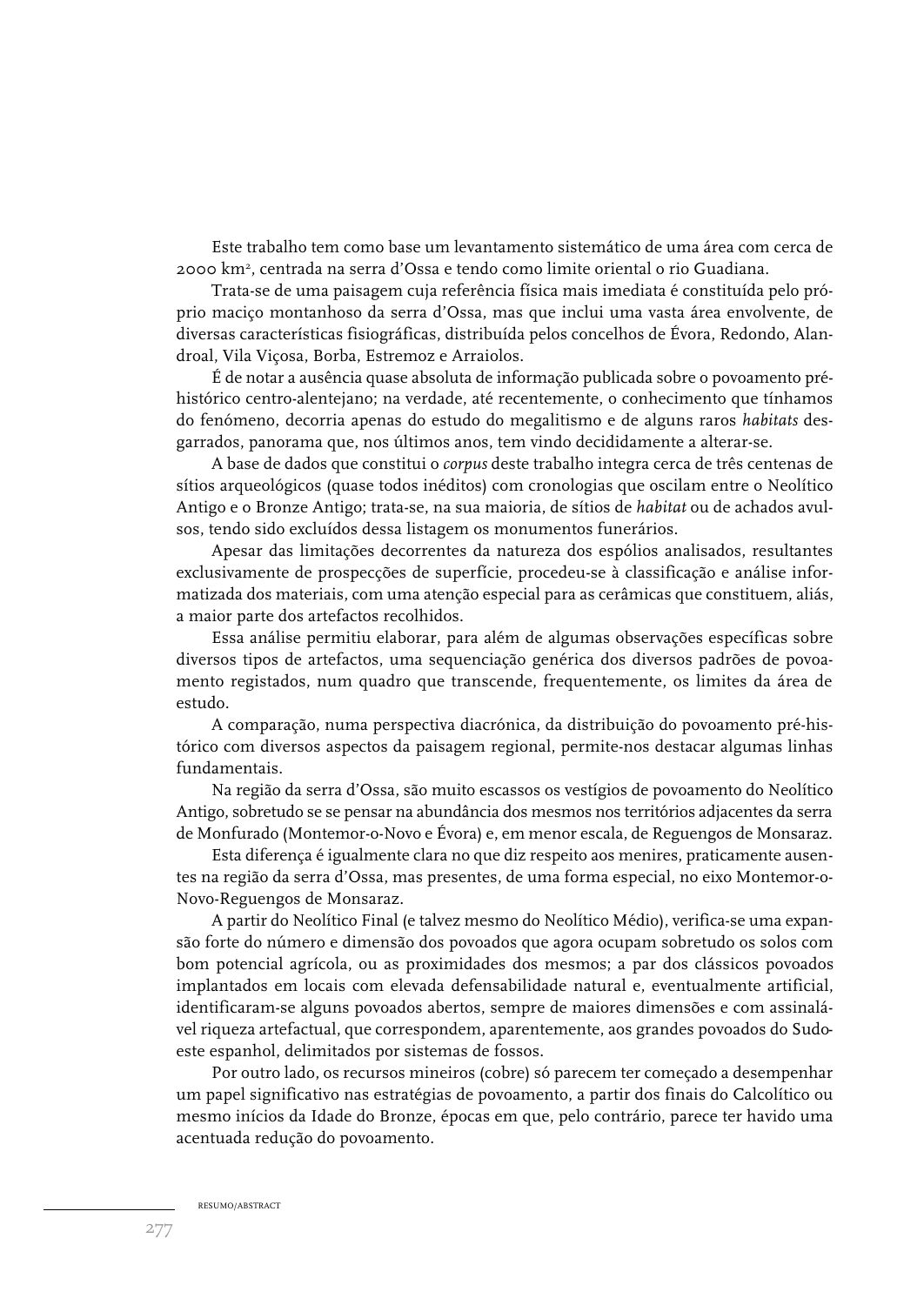O papel da serra d'Ossa enquanto polo do povoamento regional, só mais tarde, nos finais da Idade do Bronze, seria uma realidade; de facto, o povoamento neolítico e calcolítico não ultrapassou a cota dos 400 m e, mesmo assim, só em cabeços à beira dos vales mais férteis.

Os vestígios mais antigos na área de estudo ocorrem, tal como nas áreas limítrofes já referidas, junto dos característicos afloramentos arredondados que sobressaem nas paisagens das planícies graníticas do Alentejo Central, não se conhecendo, até agora, nenhuma ocorrência nas paisagens xistosas, de relevo muito mais movimentado e que constituem a maior parte da área de estudo; destaca-se, por singular, um único povoado do Neolítico Antigo, no Maciço Calcário, paisagem, também ela muito *sui generis*, no contexto da região.

Finalmente, procurou-se ainda equacionar os dados obtidos sobre o povoamento préhistórico com a distribuição do megalitismo funerário, representado na região por antas de corredor de dimensão média, maioritariamente em granito, e por monumentos de menor porte e sem corredor funcional, geralmente em xisto.

This work has as its basis a systematic survey of an area of approximately 2000 km<sup>2</sup>, centered in the Serra d'Ossa and having as as its eastern limit the Guadiana River.

It is considered a landscape whose most salient physical feature is consistuted by the same mountainous massif of the Serra d'Ossa, but which includes a vast area, of diverse physiographic characteristics distributed throughout the municipalities of Évora, Redondo, Alandroal, Vila Viçosa, Borba, Estremoz and Arraiolos.

It is notable that almost no information has been published on the prehistoric settlement of central Alentejo; in reality, until recently, the only knowledge that we had of the phenomenon, realized only through the study of megalithism and some rare isolated settlements, a perspective which, in recent years, has decidedly been changed.

The database that constitutes the corpus of this work integrates around 300 archaeological sites (almost all of which are unpublished), with chronologies that range from the Early Neolithic to the Early Bronze Age; they include, in the majority, settlement sites or isolated finds, as funerary monuments were excluded from this list.

Despite the limitations occurring from the nature of the analyzed materials, the results of exclusively surface survey, this work carried out a classification and informed analysis of the materials, with special attention paid to the ceramics, which constitute the majority of the collected artifacts.

This analysis allowed us to elaborate, in addition to some specific observations on diverse types of artifacts, a generic sequencing of the different settlement patterns registered, in a framework which transcends, frequently, the limits of the study area.

The comparison, within a diachronic perspective, of the distribution of prehistoric settlement with diverse aspects of the regional landscape, allows us to highlight some fundamental processes.

In the region of the Serra d'Ossa the remains of Early Neolithic settlement area are very rare, especially if one considers the abundance of the same in the adjacent territories of the Serra de Monfurado (Montemor-o-Novo and Évora) and, on a smaller scale, in Reguengos de Monsaraz.

This difference is equally clear with respect to the menhirs that are practically absent in the region of the Serra d'Ossa, but are present, in a particular way, in the axis from Montemor-o-Novo to Reguengos de Monsaraz.